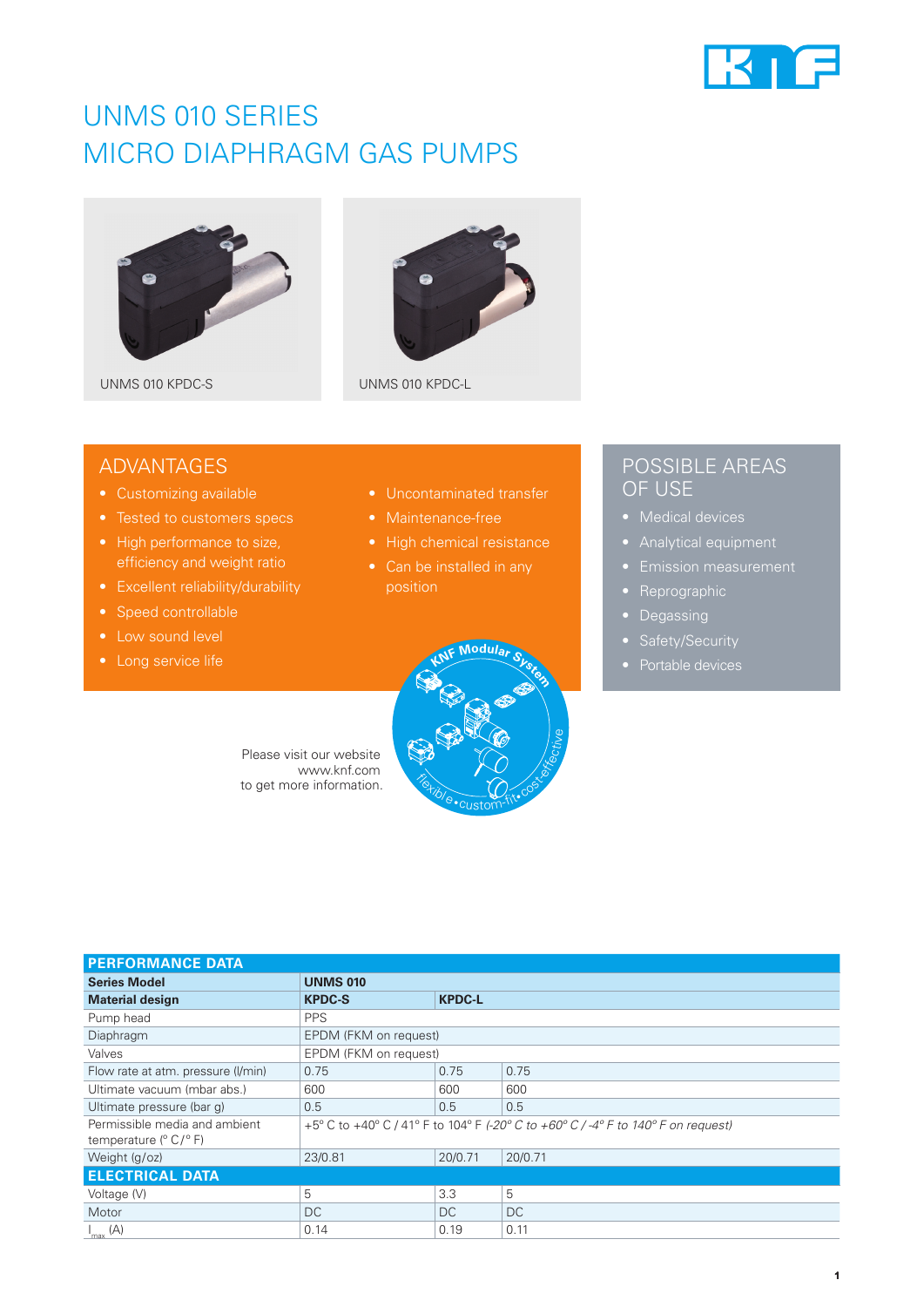# UNMS 010 KPDC-S UNMS 010 KPDC-L

| <b>PERFORMANCE DATA</b> |                                                    |                                          |                                          |  |  |
|-------------------------|----------------------------------------------------|------------------------------------------|------------------------------------------|--|--|
| <b>Series model</b>     | <b>Flow rate</b><br>at atm.<br>pressure<br>(1/min) | Max.<br>operating<br>pressure<br>(bar g) | <b>Ultimate</b><br>vacuum<br>(mbar abs.) |  |  |
| UNMS 010 KPDC-S 5V      | 0.75                                               | 0.5                                      | 600                                      |  |  |

| <b>PERFORMANCE DATA</b> |                                                    |                                          |                                          |  |  |
|-------------------------|----------------------------------------------------|------------------------------------------|------------------------------------------|--|--|
| <b>Series model</b>     | <b>Flow rate</b><br>at atm.<br>pressure<br>(1/min) | Max.<br>operating<br>pressure<br>(bar g) | <b>Ultimate</b><br>vacuum<br>(mbar abs.) |  |  |
| UNMS 010 KPDC-L 3.3V    | 0.75                                               | 0.5                                      | 600                                      |  |  |
| UNMS 010 KPDC-L 5V      | 0.75                                               | 0.5                                      | 600                                      |  |  |



## **UNMS 010 KPDC-S 5V FLOW CURVE**



**UNMS 010 KPDC-L**



 $\emptyset$ 3.4

 $\phi$  12

### **UNMS 010 KPDC-L 3.3V FLOW CURVE**